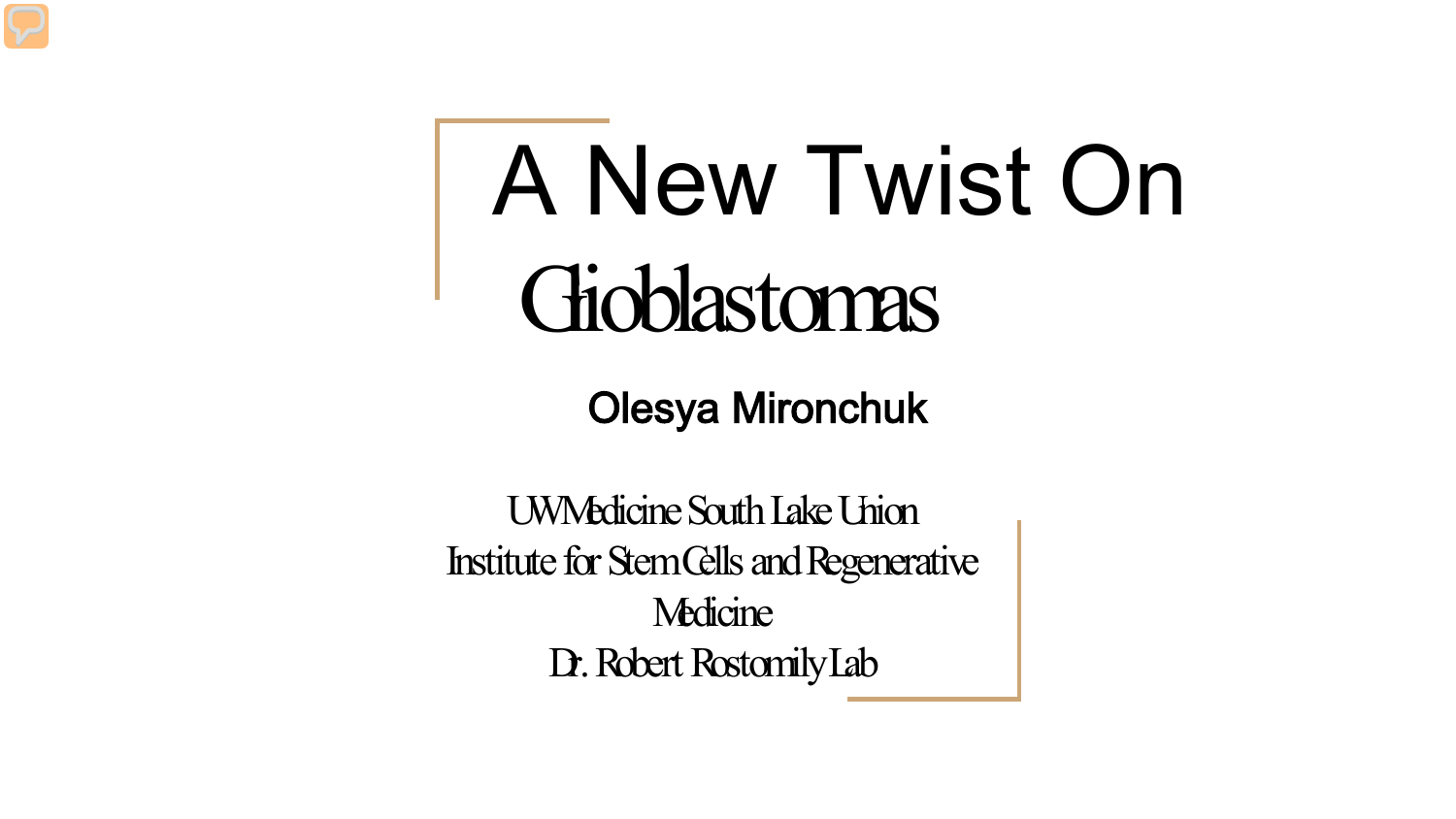#### Gliomas & Glioblastomas

- Glioma tumor that arises in the brain Highly malignant and deadly
- Glioblastoma (GBM) glioma that arises from neural progenitor or glial cells

Accounts for more than half of malignant gliomas

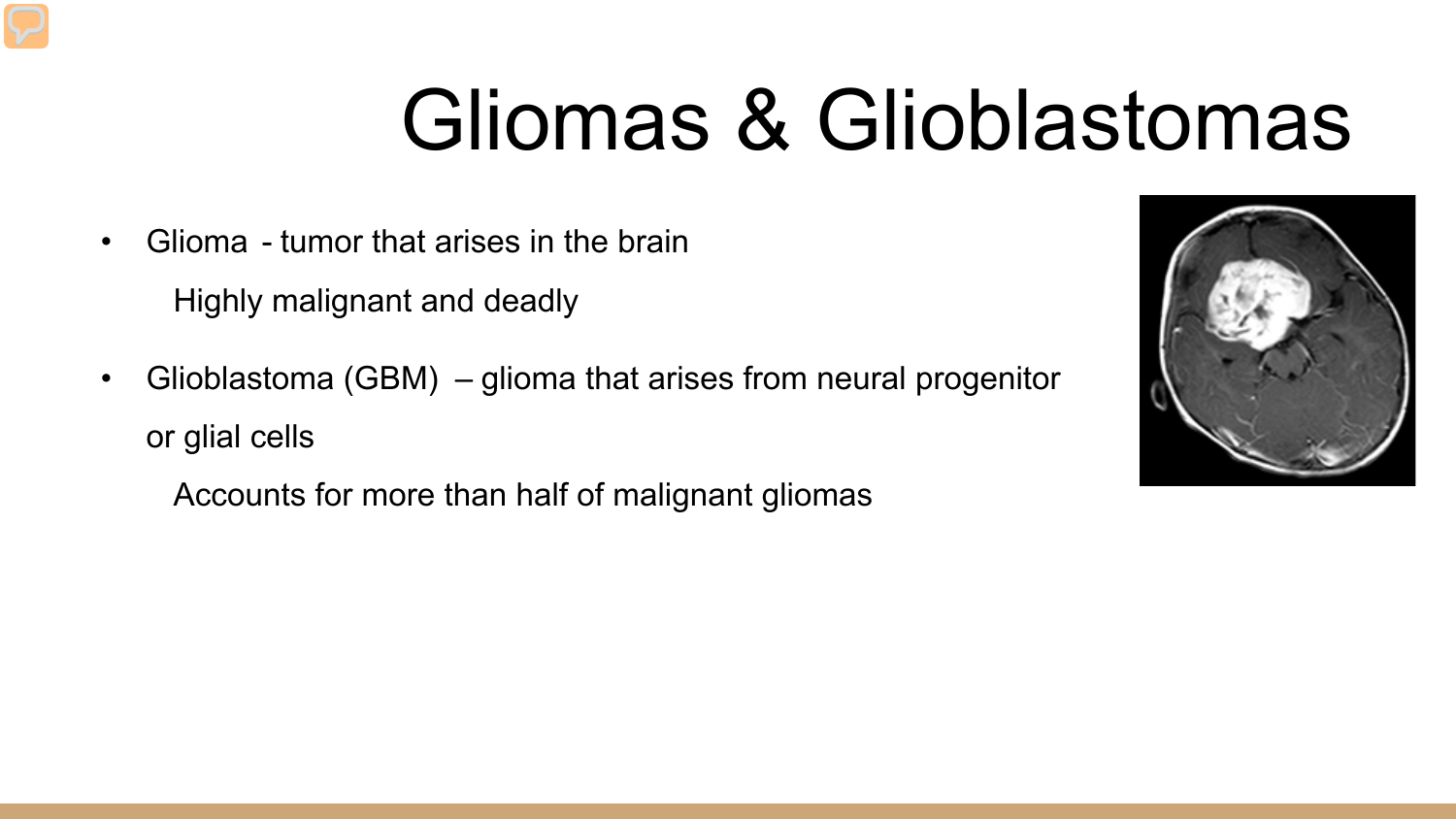### TWIST's Role in Cancer & GB

# TWIST- bHLH transcription factor **Example 20 Existed Audit Accept** Epithelial -to-Mesenchymal Transition (EMT) **bHLH** In GBM

- - ↑ Invasion
	- ↑ Metastasis
	- ↑ Cancer cell survival
	- ↑ Stem-like properties

- Promotes EMT-like properties
- Expression proportional to tumor malignancy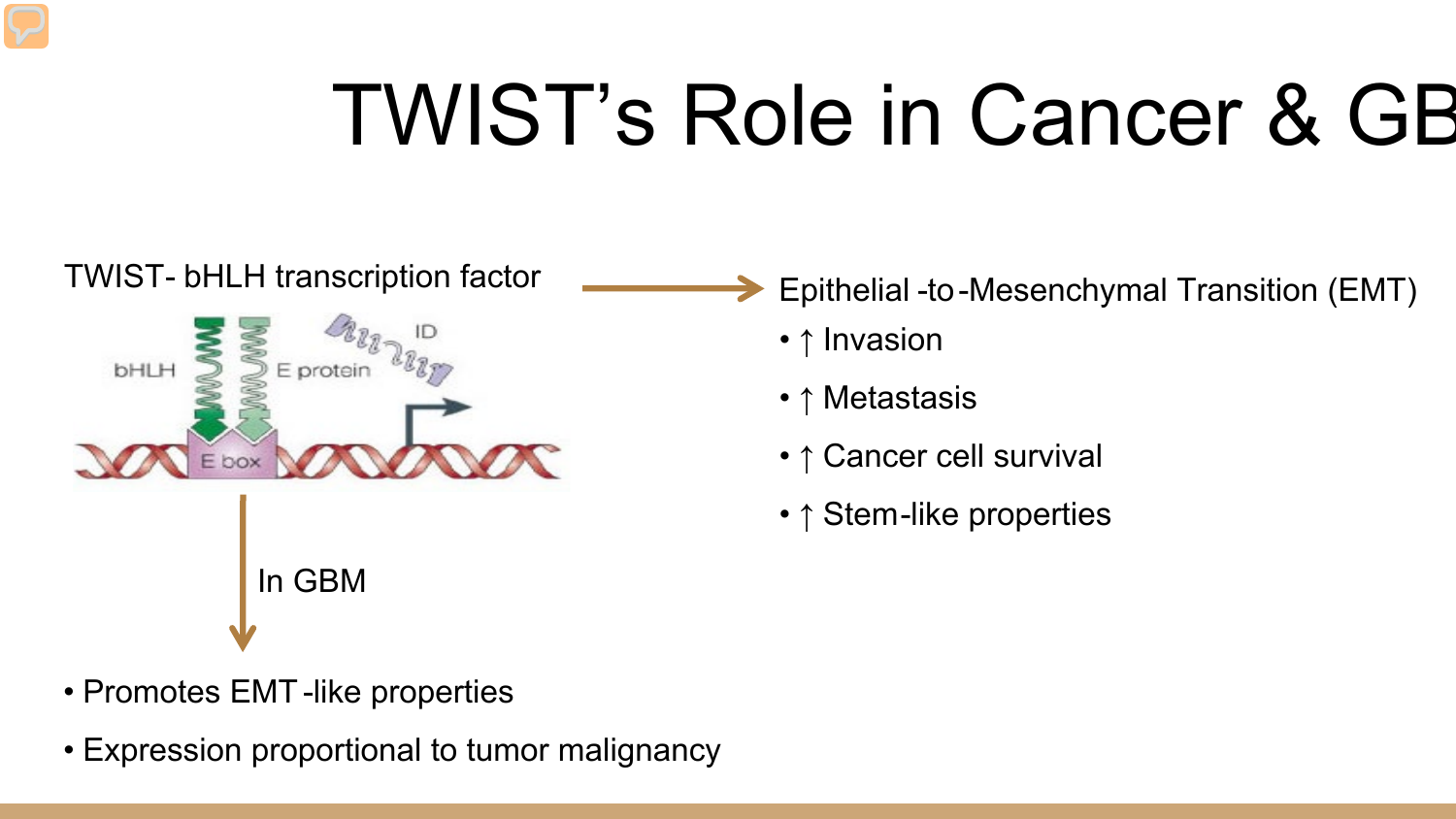## Studying Impact Of TWIST & Valida

- 1) Delete TWIST1 in U87 cell line using CRISPR
- Proliferation rate in vitro
- Invasion rate in vitro
- Survival in vivo
- 2) Validating results:
- Reexpression of TWIST & Characteriazation
- Reproducibilty: Use Another Guide RNA

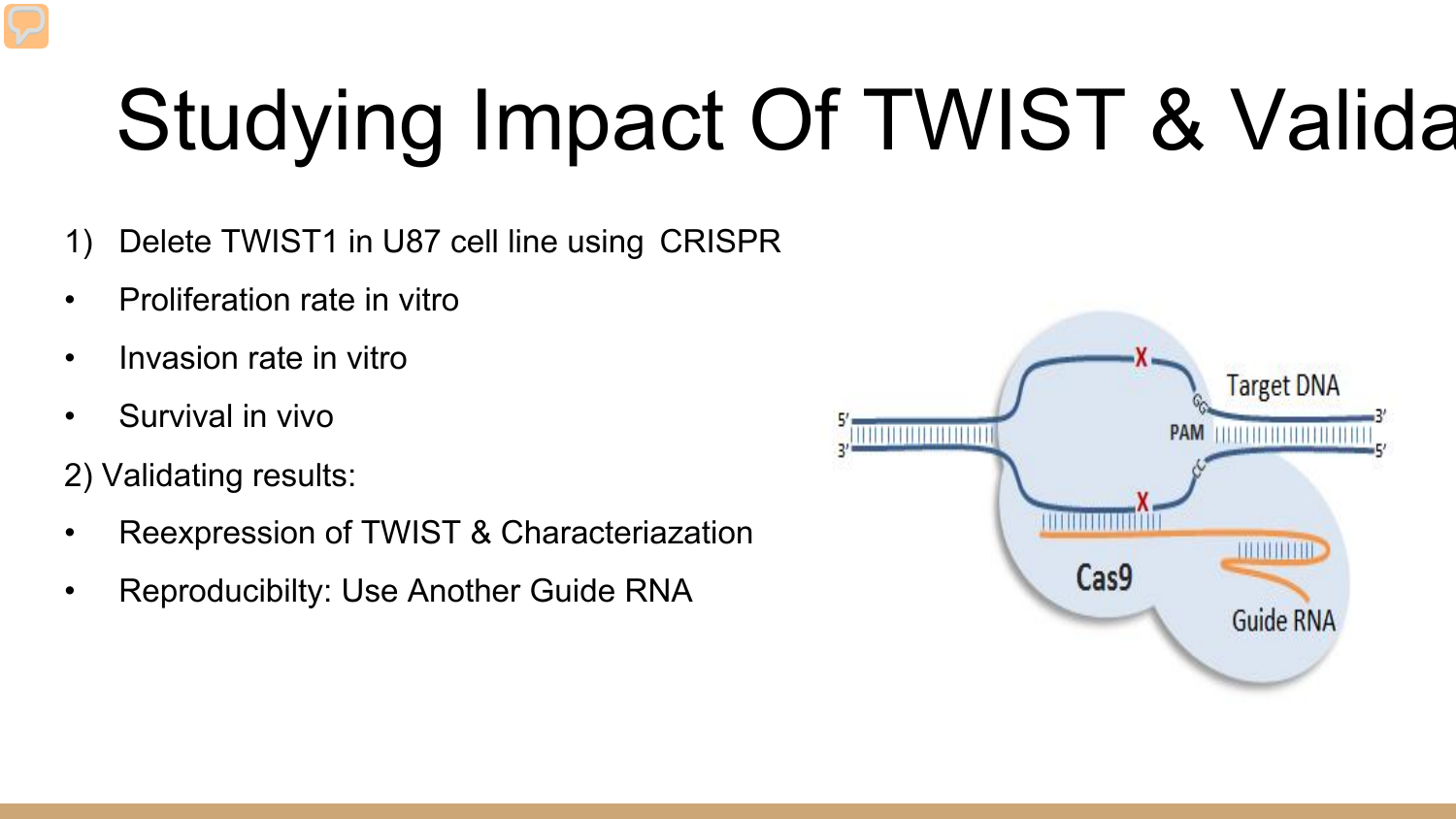#### Findings



1) TW lost with CRISPR gRNA "A" in U87 dTW-A





3) U87 dTW-A has ↓ invasion rate



4) U87 dTW-A is ↓ tum origenic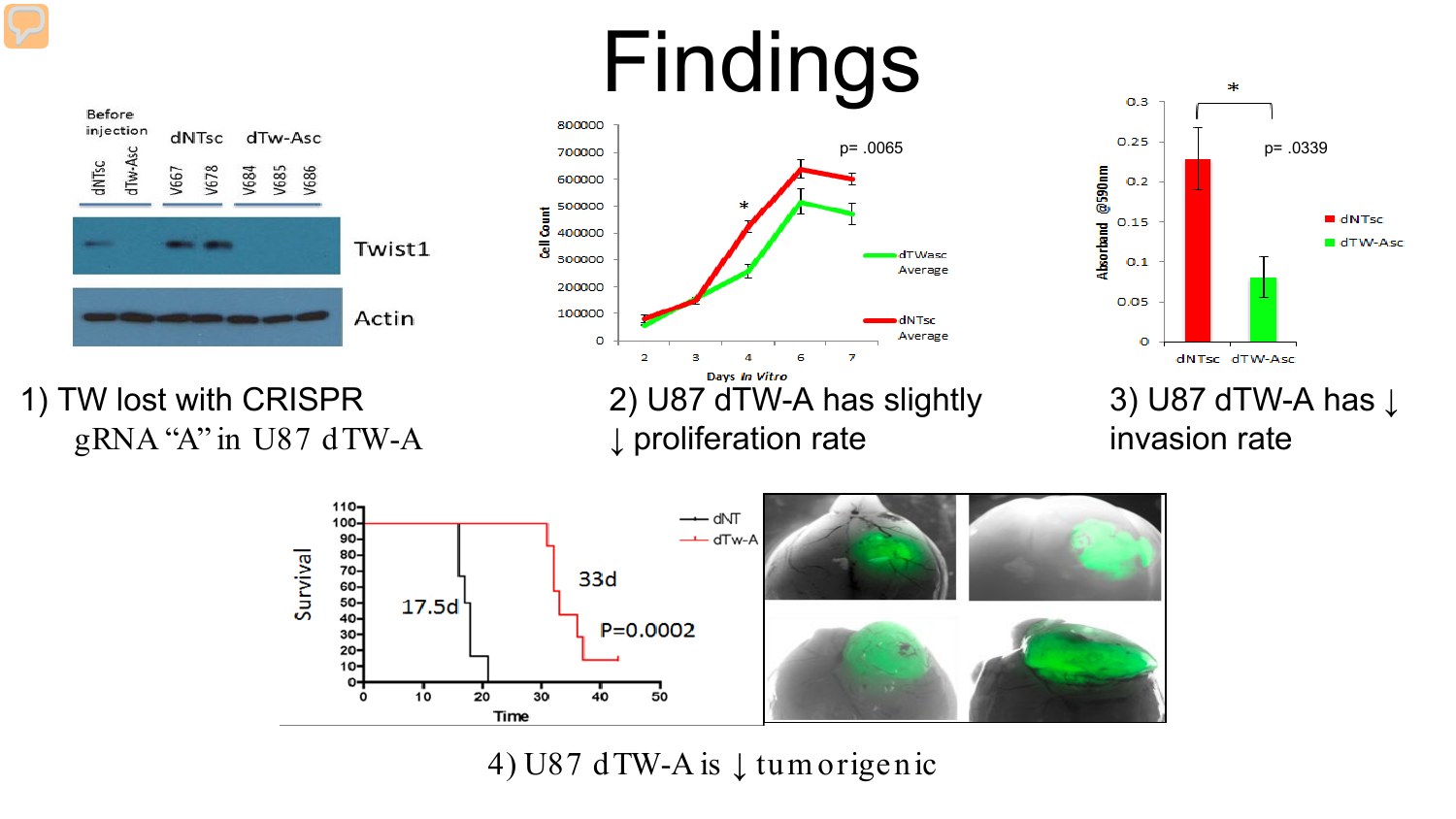### Validating Results: Characterizing



• Trypsinizing & Scraping cells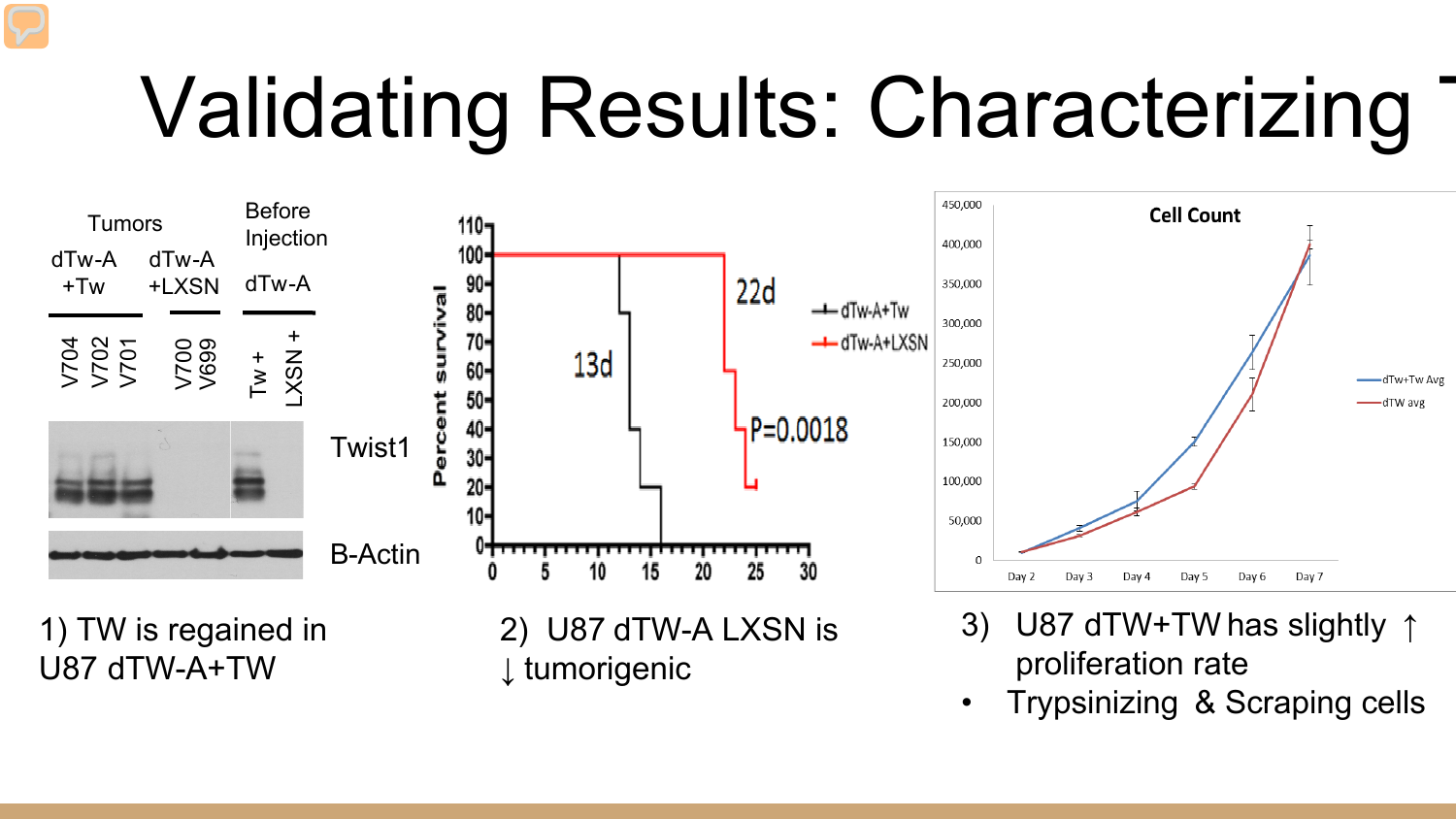## Validating Results: Characterizing

16

14

10

6

 $\overline{4}$ 

 $\overline{2}$ 

 $\circ$ 

- Plated U87 dTW-A+TW & U87 dTW-A LXSN on matrigel coated transwell chambers
- Analyzed using Plate Reader & Image-J
- Results: U87 dTW+Tw  $\downarrow$  Invasion Rate



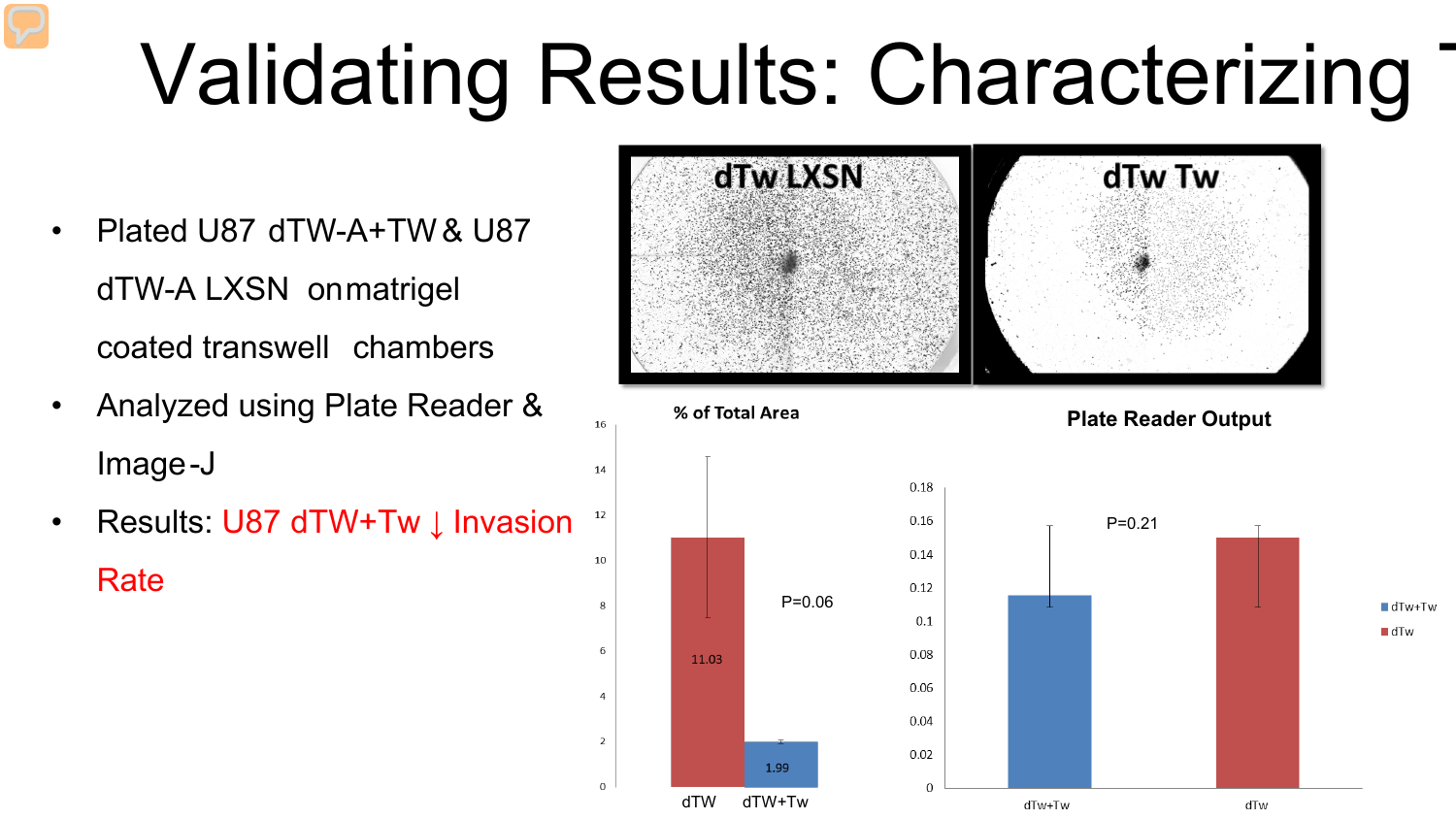#### Reproducibiliy: Additional Guide





1) TW lost with CRISPR<sub>gRNA</sub>"B" in U87 dTW-B



2) Intracranial Injection with tumorigenic U87 dTW-B & U87 dNT



3) U87 dTW-B is ↓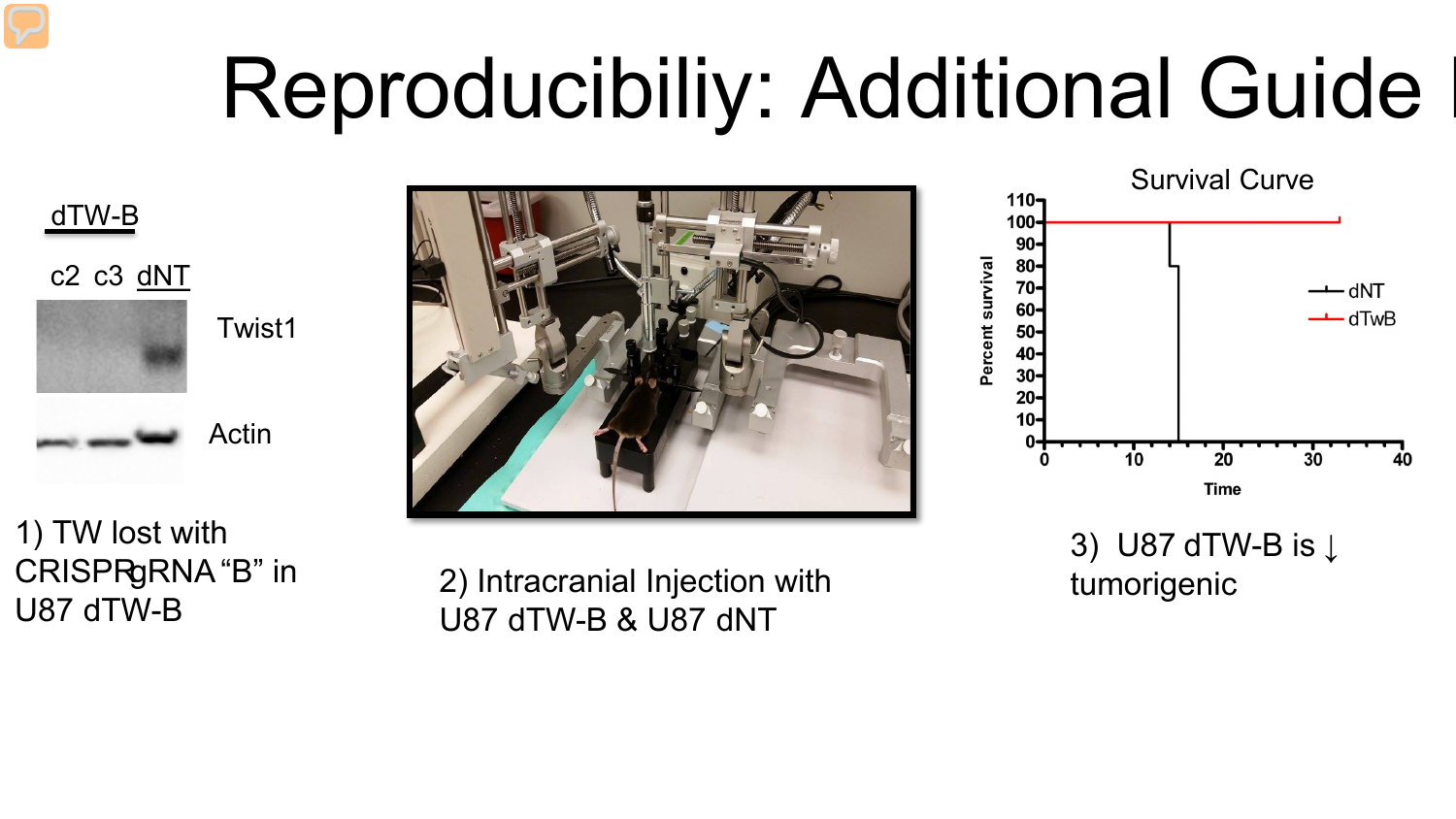#### Conclusion/Discussion

• Results from in vivo experiments using U87 dTW-A+Tw and U87 dTW-B cells support our findings while results from in vitro experiments do not

•Why?

•Limitations of in vitro experiments

•Failure of the "rescue" U87 dTW-A+Tw to properly express TWIST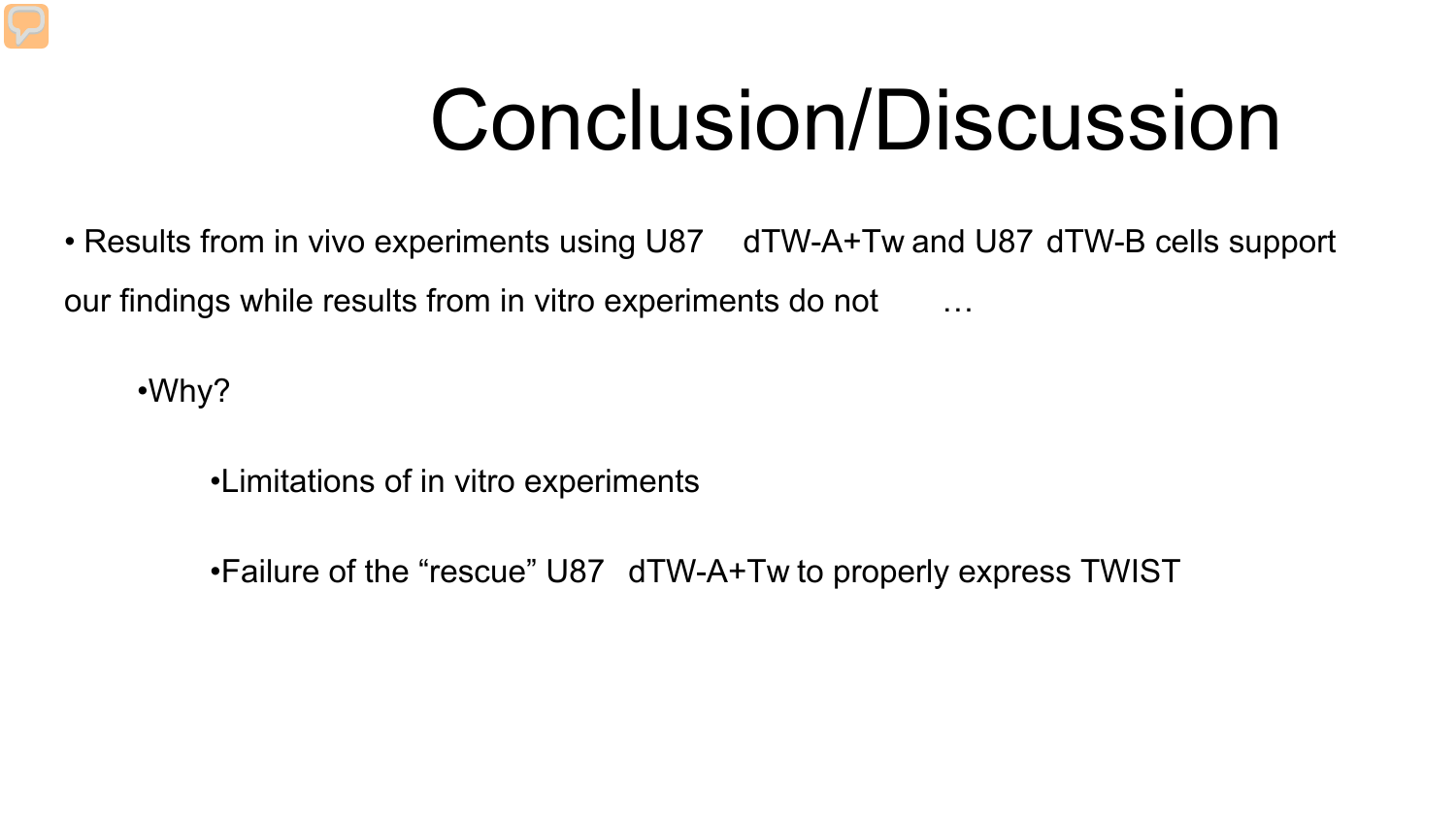#### Out of Lab Activities

- Observing Dr. Samuel Browd perfom dorsal rhizotomy and spinal decompression
- Shadowing Dr. David Primrose at HMC
- "Getting Into Science And Medicine" by Christine Mac Donald